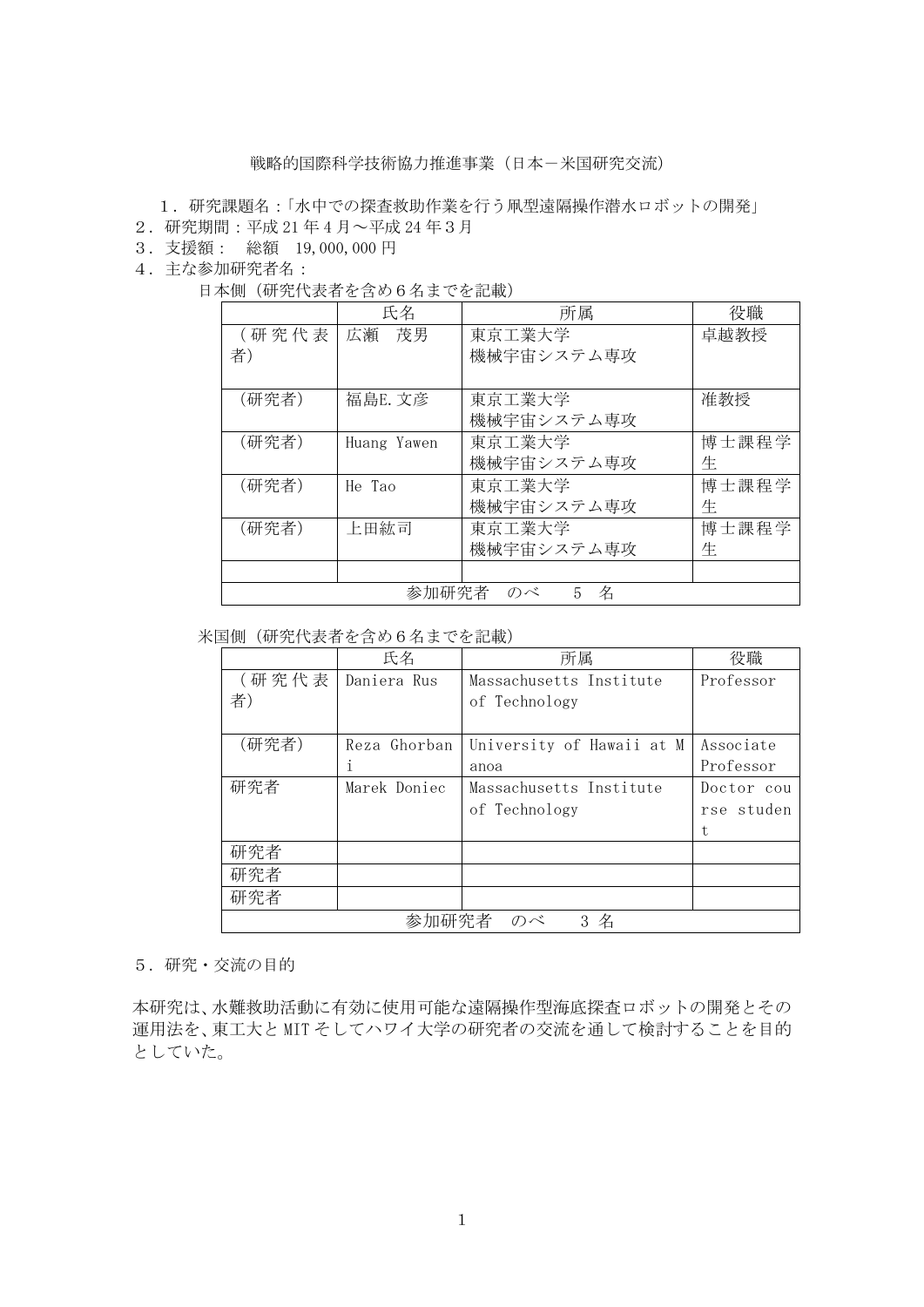## 6.研究・交流の成果

6-1 研究の成果

従来からよく見られる、多数のスラスタを使用するのではなく、方向を変えられる一つ のスラスタを有する推進機構部と、それと関節で連結された下部にソナーとハイビジョ ンカメラを有する円筒型本体部で構成され、スラスタの推力でワイヤをいつも張るよう な状態で水中に安定な姿勢を保持でき、それによって水底面を効率よく探索できること を特徴とする Anchor Diver III を開発することに成功し、またその運用法についても 新しい知見を得ることができた。そして、平成 24 年 1 月 16 日に Singapore-MIT Alliance for Research and Technology(SMART)において International Workshop on Mobile Aquamarine Systems (Body, Brain, and Applications)を開催し、意見交換を行い、水 中ロボットの機構設計、制御、そして応用分野に関して集中的な意見交換ができ、今後 の進め方を 3 年間の研究を統括するとともに、本分野の今後の研究推進の協力体制を明 確化することができた。

## 6-2 人的交流の成果

MIT とハワイ大学との共同研究を通じて、教員間だけでなく学生の間にも交流が進み、多く の情報交換ができるようになった。また、ハワイ大学マノア校とは、この共同研究を通じ て交流が深まり、これが切掛けとなって東工大機械系とハワイ大学マノア校との大学間協 定が調印されるに至った。

<sup>7.</sup>主な論文発表・特許等(5件以内)

| 論文            | ・論文の場合: 著者名、タイトル、掲載誌名、巻、号、ページ、発                                         | 特記         |  |  |  |
|---------------|-------------------------------------------------------------------------|------------|--|--|--|
| <sub>or</sub> | 行年                                                                      | 事項         |  |  |  |
| 特許            | ・特許の場合:―知的財産権の種類、発明等の名称、出願国、出願日、                                        |            |  |  |  |
|               | 出願番号、出願人、発明者等                                                           |            |  |  |  |
| 論文            | Ya-Wen Huang, Koji Ueda, Kazuhiro 1toh, Yuki Sasaki, Paulo Debenest,    | (注1)<br>参照 |  |  |  |
|               | Edwardo E. Fukushima, Shigeo Hirose, : Development of Tether Mooring    |            |  |  |  |
|               | Type Underwater Robots: Anchor Diver I and II, Indian Journal of Marine |            |  |  |  |
|               | Sciences (IJMS), $40(2)$ , pp. 181-190, April 2011                      |            |  |  |  |
| 論文            | Ya-Wen Huang, Yuki Sasaki, Yukihiro Harakawa, Edwardo F.                |            |  |  |  |
|               | Fukushima, Shigeo Hirose, Operation of Underwater Rescue Robot          |            |  |  |  |
|               | Anchor Diver III during the 2011 Tohoku Earthquake and Tsunami,         |            |  |  |  |
|               | OCEANS '11 MTS/IEEE KONA, 2011                                          |            |  |  |  |
| 論文            | Ya-Wen Huang, Yuki Sasaki, Yukihiro Harakawa, Edwardo F.                |            |  |  |  |
|               | Fukushima, Shigeo Hirose, Development of Anchor Diver III:              |            |  |  |  |
|               | Easy-to-Operate Tensioned-Tether Type ROV for Underwater Search         |            |  |  |  |
|               | Rescue Operations, Journal of Robotics<br>and<br>and                    |            |  |  |  |
|               | Mechatronics, 24.2.pp. 399-407, 2011                                    |            |  |  |  |
| 特許            | 潜水体、日本、2009/06/01、2009-132559、東京工業大学、広<br>特許                            |            |  |  |  |
|               | 瀬茂男                                                                     |            |  |  |  |
| 特許            | 特許 潜水体、日本、2010/01/29、2010-018980、東京工業大学、広                               |            |  |  |  |
|               | 瀬茂男                                                                     |            |  |  |  |